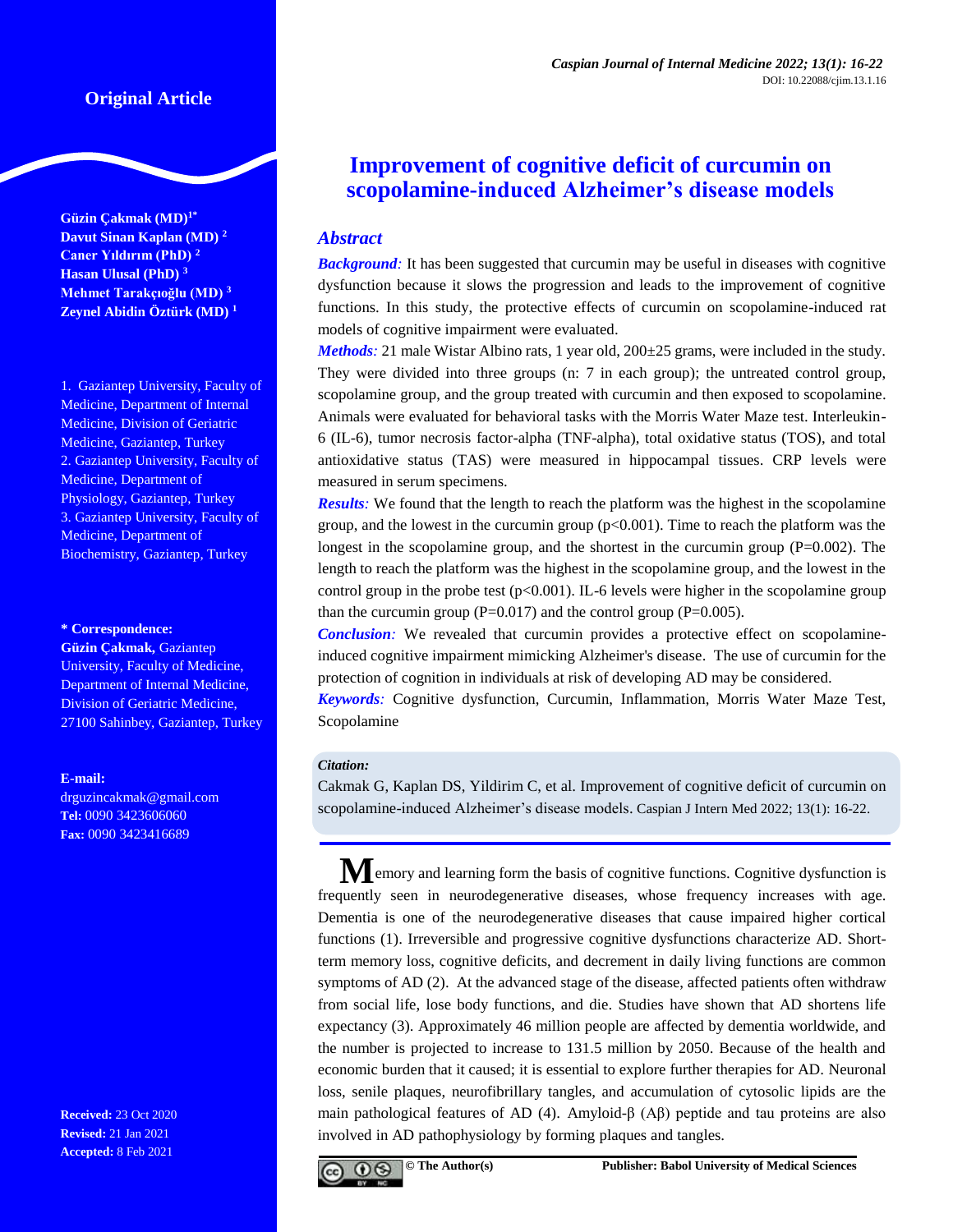The loss of synapses, and atrophy of the cerebral cortex are also seen in AD (5). Loss of acetylcholine secreting neurons in the nucleus Basilis of Meynert (nBM), an area that projects to the frontal cortex, is typical for AD (6). The brain, as a lipid rich organ and has a high oxygen demand, is susceptible to oxidative stress, and has peroxidationsusceptible cells (7). Impairments in mitochondrial function and oxidative stress are very important in aging and neurodegenerative diseases, especially AD .Curcumin is a polyphenol derived from turmeric (Curcuma longa), an herb, that grows in southern Asia (8). It has been used as a spice, a food coloring agent, and herbal medicine in traditional medicine practice (9). Amyloid-beta inhibition, cholesterollowering, copper-binding, tau inhibition, modulation of microglia, acetylcholine esterase inhibition, modification of insulin signaling pathway, and anti-oxidation are possible mechanisms that explain the effect of curcumin on cognitive functions (10). Scopolamine is a nonselective, and competitive inhibitor of the muscarinic acetylcholine receptor that is involved in working memory. One of the most used pharmacological models in learning and memory experiments is the scopolamine-induced memory disorder model. It blocks muscarinic acetylcholine receptors, and causes temporary blockage in neuronal signal transmission, and subsequently resulting in learning and memory disturbance (1). Scopolamine can cause cellular changes such as oxidative stress, mitochondrial dysfunction, apoptosis, and neuroinflammation (11). These pathological changes are similar to the changes seen in AD models. It is also used for developing AD models. The development of the scopolamine AD model is based on the cholinergic hypothesis of aging and AD (12). In this research, we evaluated the protective effects of curcumin on scopolamine-induced cognitive impairment models of rats.

### **Methods**

**Animals:** 21 male Wistar Albino rats of  $200 \pm 25$  grams and 1-year-old were introduced to the study. Animals had unrestricted access to water and food sources. They were kept in a room with adjustable temperature ( $22 \pm 2$ °C) on a 12 h/12 h light/dark cycle (lights on at 7:00 AM) and were randomly housed in groups of 7 in polypropylene cages with sawdust as bedding. The animal handling and experiments were performed following the institutional guidelines (Reference No: 151) by Gaziantep University Research Ethics Committee.

**Administration of curcumin and other chemicals:** The rats were divided into three groups (n:7 in each group); the untreated control group, scopolamine group, and the group treated with curcumin and then exposed to scopolamine. 200 mg/kg/day intraperitoneal (i.p) curcumin (Sigma Aldrich, USA) was given to the rats in the curcumin group for seven days (between days -7 and 0). Dimethyl sulfoxide (DMSO), which is a solvent of curcumin, was given to other groups at the same time (13). It has been shown in previous studies that curcumin applied intraperitoneally reaches its optimum level of efficacy in 7 days (14). Scopolamine hydrobromide (Sigma Aldrich, USA) was given to scopolamine and curcumin groups at a single dose, sixteen mg per kg i.p. on day 0 to create cognitive impairment models (15). Isotonic water, which is solvent for scopolamine, was given to the control group on day 0. In previous studies, memory impairment was observed at the 24th hour of scopolamine administration, and this effect was observed to increase at the 48th hour (16).

# **Behavioral tests:**

**Spatial memory assessment:** Rats tested for spatial reference memory by the Morris water maze is a hidden platform task. We can base the logic of Morris Water Test on a scheduled hippocampus-dependent protocol (17). Morris water maze is a circle shaped pool, 120x50 cm in dimension. The pool is filled with water up to 25 cm and stained with methylene blue, and a 10x10 cm platform is placed 2 cm below the water. The platform was in the southeast quadrant (S3 zone). The water temperature was set at 24±2°C degrees. Four distal cues were positioned around the maze. Rats were exposed to a single training period each day, consisting of four sequential trials, with an inter-trial interval of 45 s (30 s spent on the platform and 15 s drying time). All trials (during acquisition and reversal) were 120 s in duration. In all trials, rats were released at the edge of the pool, in front of the cue, facing towards the wall. The same sequence of cues was used for all animals. For each trial, the time that the rat reached the platform, and the distance traveled for the platform was recorded. Rats that were not able to locate the platform within this time were guided towards the platform by the experimenter (18).

**Probe trial:** To evaluate memory reinforcing process, a probe test was done after 24 h of a 5-day test. In this test, the platform is removed from the maze. Rats were expected to swim more in S3 zone. The test aimed to measure the consolidation of memory. Four trials are made for each rat. Rats were dropped into the pool from 4 different points located between cues. The time that the rat reached the S3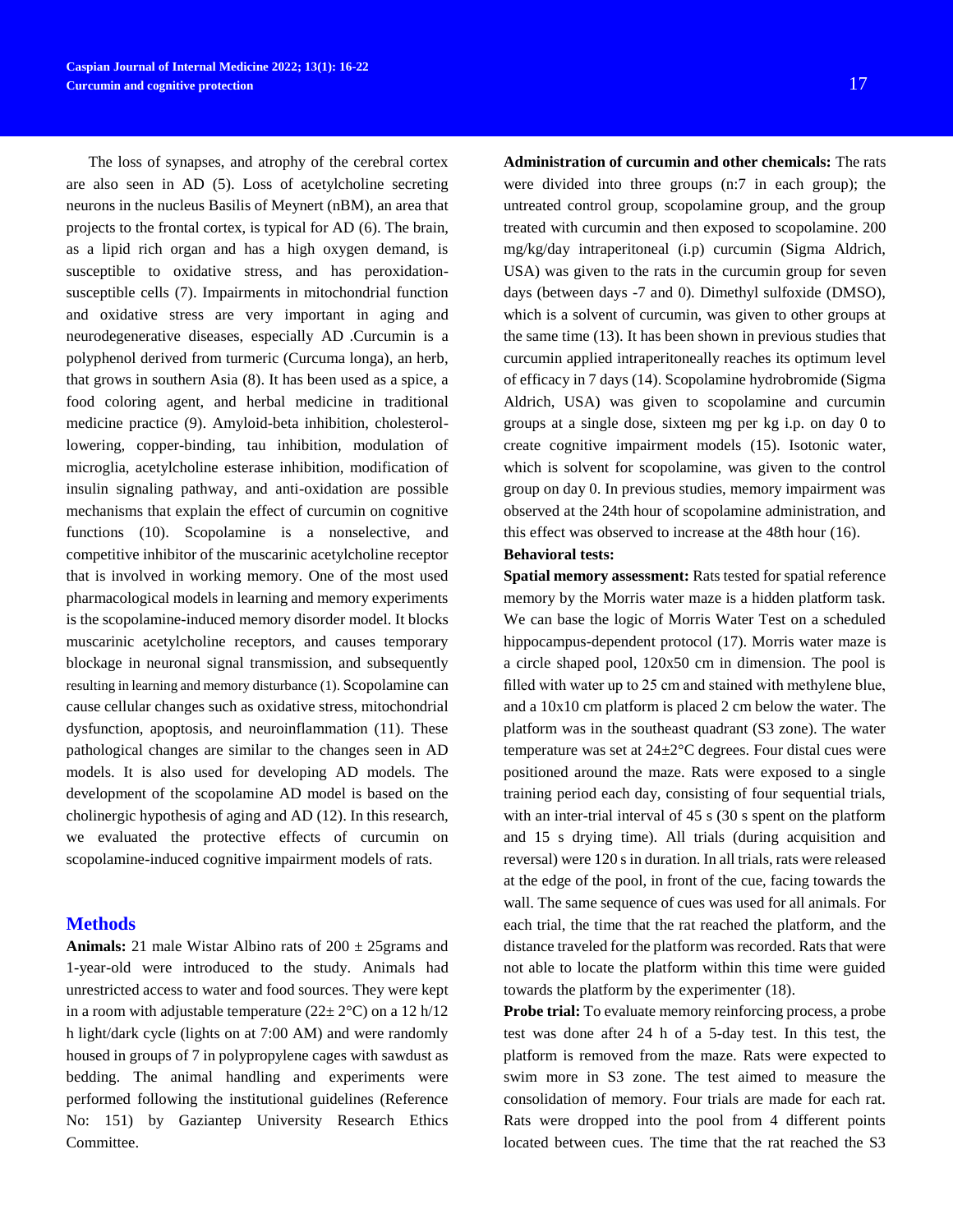zone and the previous location of the platform and the distance it traveled to reach those destinations were recorded (17).

**Isolation of brain tissues:** After the probe test, 45 mg per kg ketamine and 21 mg per kg xylazine were applied to rats via intramuscular injection for anesthesia. Then, they were euthanized with the guillotine (19). The hippocampus of rats was dissected, frozen. Blood specimens of rats were also taken, and their serums were separated. Specimens were kept in -80 °C chambers.

**Biochemical tests:** Biochemical analysis was done after samples were dissolved in  $+4$  °C one week after dissection and freezing of tissues of rats. Hippocampal tissue was homogenized with sonic homogenization. To determine inflammatory status and oxidative status in brain tissue, IL-6, TNF-alpha, TOS, TAS were measured. CRP levels were studied in serum samples. Measurement of CRP, IL-6, and TNF-alpha levels was done via ELISA method by using commercial kits (Rel Assay, Gaziantep, Turkey) on a Roche Hitachi Cobas c501 automatic analysis (Indianapolis, IN, USA).

Measurements of TOS and TAS were done via the Erel method. We can base the logic of this test on the oxidation of iron in an acidic medium and the measurement of the ferric ion by xylenol orange. The assay is calibrated with hydrogen peroxide and the results are expressed in terms of micromolar hydrogen peroxide equivalent per liter (μmol H2O2 Equiv/L). The TOS/TAS ratio gives the oxidative stress index value (20).

**Statistics:** Normality analysis was done with Kolmogorov-Smirnov test. Data were shown as mean± standard error (SE) or standard deviation (SD). Kruskal-Wallis analysis was done to assess the overall statistical significance of differences among the tested groups ( $\alpha$ =0.05). Comparison of behavioral test parameters and biochemical parameters were done by one-way ANOVA. Two-way ANOVA was used to evaluate the change in parameters according to days. Tamhane's T2 multiple comparison tests are used for the analysis of the difference between groups. Data analysis was done by SPSS Version 26.0.

#### **Results**

Rats of the control group which were not treated, scopolamine group and treated with curcumin and then exposed to scopolamine group were trained on the standard, fixed location, covered escape platform, spatial reference

memory version of the Morris water maze task. All rats swam well in the pool, and there was truly little evidence of floating behavior. In this study, we found that path length for the platform and path length for the zone where the platform was located (S3 zone) values were highest in the scopolamine group and lowest in the curcumin group  $(p<0.01)$ . Latency to reach platform was the longest in the scopolamine group, and shortest in the curcumin group  $(P=0.002)$ .

The results are given in table 1. The comparison of scopolamine and curcumin groups with the control group is summarized in table 2. Path length for the platform, path length for S3 zone and latency to reach the platform was longer in the control group than the curcumin group. Path length for the platform and S3 zone of the control group is shorter than the scopolamine group.

In the probe test, path length for the platform was highest in the scopolamine group, lowest in the control group (p<0.001). The results were summarized in table 3. The comparison of probe test results of rats in scopolamine and curcumin groups with the control group is summarized in table 4.

When we evaluated the change of behavior test parameters with time, we noticed path length to platform and S3 zone started to diminish on day 3 or 4 in the rats. There was a significant decrement in path length to reach the platform in the curcumin group on day  $3 (P=0.016)$  and the control group on day  $4 (P=0.007)$ . There was no significant decrement in the scopolamine group. There was also a significant decrement in path length for S3 zone in the curcumin group on day 3  $(P=0.025)$  and the control group on day 4 (P=0.013).

There is no decrease in the scopolamine group in this parameter too. The values of parameters on different days were summarized in table 5. Figures 1 and 2 show the changes in path lengths to reach the platform and S3 zone on days 1 to 4, respectively.

IL-6 levels were highest in the scopolamine group, lowest in the control group (P=0.007). IL-6 levels were higher in scopolamine group than both the curcumin group  $(P=0.049)$ and the control group (P=0.018). TNF- $\alpha$  levels were also significant.

The oxidative stress index was slightly high in the scopolamine group than the others, but there was no statistical significance either. CRP levels of rats were extremely low (minimum: 0.1 mg/dl; maximum:0.4 mg/dl), and any significant difference between groups was not observed  $(P=0.258)$ . The results were summarized in table 6.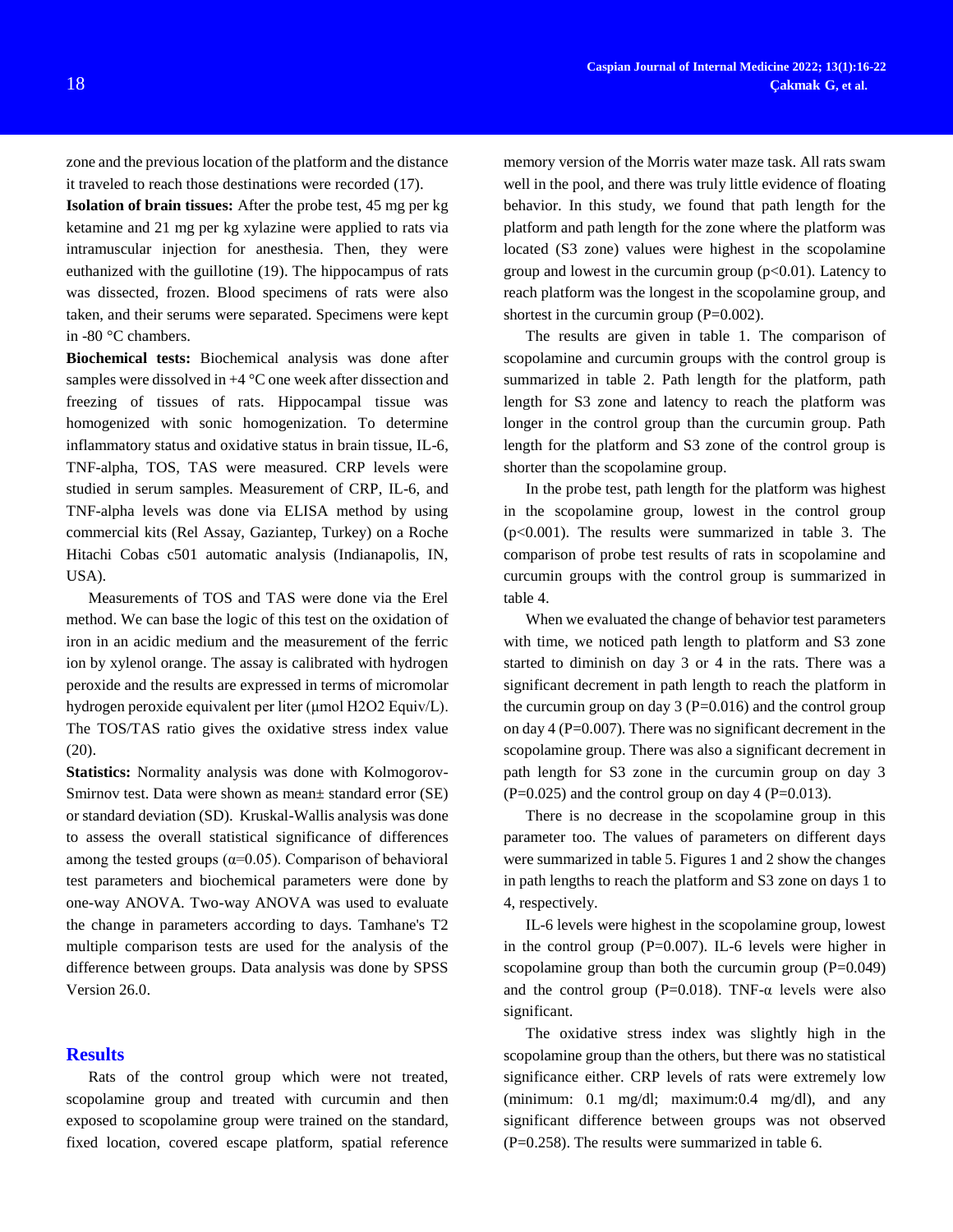# **Table 1. Comparison of behavior test parameters**

**according to groups (n=7)**

| <b>Parameter</b> | <b>Curcumin</b>                  | <b>Control</b>  | <b>Scopolamine</b> | $\mathbf{p}$ |
|------------------|----------------------------------|-----------------|--------------------|--------------|
|                  | <b>Mean</b> ±SD                  | <b>Mean</b> ±SD | <b>Mean</b> ±SD    |              |
| Path length      | $30.06 \pm 1.4$                  | $34.53 \pm 1.2$ | $37.9 \pm 0.45$    | $< 0.001*$   |
| the<br>to        |                                  |                 |                    |              |
| platform         |                                  |                 |                    |              |
| (cm)             |                                  |                 |                    |              |
| Path length      | $14.5 \pm 0.54$                  | $16.8 \pm 0.64$ | $18.6 \pm 0.31$    | $< 0.001*$   |
| to S3 zone       |                                  |                 |                    |              |
| (cm)             |                                  |                 |                    |              |
| Latency to       | $18.94 \pm 1.92$ $27.25 \pm 2.4$ |                 | $29.7 \pm 2.42$    | $0.002*$     |
| first<br>the     |                                  |                 |                    |              |
| platform         |                                  |                 |                    |              |
| (s)              |                                  |                 |                    |              |
| Latency to       | $3.06 \pm 0.55$                  | $4.1 \pm 0.55$  | $2.7 \pm 0.5$      | 0.152        |
| $S3$ zone(s)     |                                  |                 |                    |              |

cm: centimeter s: second SE: standard error

# **Table 2. Comparison of groups (n=7) with the control**

| $group(n=7)$                |                 |                    |  |  |
|-----------------------------|-----------------|--------------------|--|--|
| <b>Parameter</b>            | <b>Curcumin</b> | <b>Scopolamine</b> |  |  |
|                             | <b>Control</b>  | <b>Control</b>     |  |  |
| Path length to the platform | p=0.049*        | p=0.035*           |  |  |
| (cm)                        |                 |                    |  |  |
| Path length to S3 zone      | $p=0.02*$       | $p=0.047*$         |  |  |
| (cm)                        |                 |                    |  |  |
| Latency to the first        | $p=0.022*$      | $p=0.858$          |  |  |
| platform (s)                |                 |                    |  |  |
| Latency to $S3$ zone(s) $0$ | $p=0.431$       | $p=0.171$          |  |  |
| cm: centimeter<br>s: second |                 |                    |  |  |

# **Table 3. Comparison of probe test parameters according to groups (n=7)**

| $    -$                                   |                                    |                                   |                                       |              |
|-------------------------------------------|------------------------------------|-----------------------------------|---------------------------------------|--------------|
| <b>parameter</b>                          | <b>Curcumin</b><br><b>Mean</b> ±SD | <b>Control</b><br><b>Mean</b> ±SD | <b>Scopolamine</b><br><b>Mean</b> ±SD | $\mathbf{p}$ |
| Path length to<br>platform<br>the<br>(cm) | $48.2 \pm 0.21$                    | $44.15 \pm 0.98$                  | $55.70 \pm 1.18$                      | $< 0.001*$   |
| Path length to<br>S3 zone (cm)            | $23.25 \pm 2.69$                   | $19.9 \pm 2.5$                    | $27.9 \pm 1.12$                       | 0.061        |
| Latency to the<br>first platform<br>(s)   | $11.82 + 4.65$                     | $18.31 \pm 3.6$                   | $30.40 \pm 7.13$                      | 0.071        |
| Latency<br>to<br>$S3$ zone(s)             | $5.14 \pm 1.8$                     | $9.15 \pm 2.05$                   | $7.12 \pm 1$                          | 0.783        |
| cm: centimeter                            | s: second                          | SD: standard deviation            |                                       |              |

# **Table 4. Comparison of other groups (n=7) with the control group (n=7)**

| <b>Parameter</b>            | <b>Curcumin</b> | <b>Scopolamine</b> |  |
|-----------------------------|-----------------|--------------------|--|
|                             | <b>Control</b>  | <b>Control</b>     |  |
| Path length to the platform |                 |                    |  |
| (cm)                        | $p=0.017*$      | $p<0.001*$         |  |
| Path length to              |                 |                    |  |
| S3 zone (cm)                | $p=0.761$       | $p=0.055$          |  |
| Latency to the first        |                 |                    |  |
| platform (s)                | $p=0.651$       | $p=0.482$          |  |
| Latency to $S3$ zone(s)     | $p=0.424$       | $p=0.783$          |  |
| cm: centimeter<br>s: second |                 |                    |  |

# **Table 5. Parameters according to days**

| <b>Parameter</b>                         | <b>Group</b>           | <b>Day</b>     | $mean \pm SD$     |
|------------------------------------------|------------------------|----------------|-------------------|
| Path length to the platform (cm Curcumin |                        | $\mathbf{1}$   | $96.6 \pm 69.22$  |
|                                          |                        | 2              | $57.9 \pm 67.05$  |
|                                          |                        | 3              | 28.7±44.88        |
|                                          |                        | 4              | $19.7 \pm 32.22$  |
|                                          | Control                | 1              | 94.22±68.64       |
|                                          |                        | $\overline{c}$ | 71.12±57.66       |
|                                          |                        | 3              | 37.07±37.35       |
|                                          |                        | 4              | $16.8 \pm 16.31$  |
|                                          | Scopolamine            | 1              | $96.1 \pm 64.01$  |
|                                          |                        | 2              | $81.3 \pm 61.49$  |
|                                          |                        | 3              | $63.2 \pm 64.69$  |
|                                          |                        | $\overline{4}$ | $34.6 \pm 54.34$  |
| Path length to S3 zone (cm)              | Curcumin               | $\mathbf{1}$   | $47.6 \pm 36.08$  |
|                                          |                        | $\overline{2}$ | 28.14±35.02       |
|                                          |                        | 3              | 13.84±22.44       |
|                                          |                        | 4              | $9.16 \pm 16.11$  |
|                                          | Control                | 1              | $48.4 \pm 38.87$  |
|                                          |                        | $\overline{c}$ | $33.58 \pm 28.75$ |
|                                          |                        | 3              | $17.46 \pm 17.40$ |
|                                          |                        | $\overline{4}$ | $7.23 \pm 7.74$   |
|                                          | Scopolamine            | $\mathbf{1}$   | 49.37±34.98       |
|                                          |                        | $\overline{c}$ | $40.53 \pm 33.16$ |
|                                          |                        | 3              | 30.81±31.99       |
|                                          |                        | $\overline{4}$ | 16.87±29.52       |
| cm: centimeter                           | SD: standard deviation |                |                   |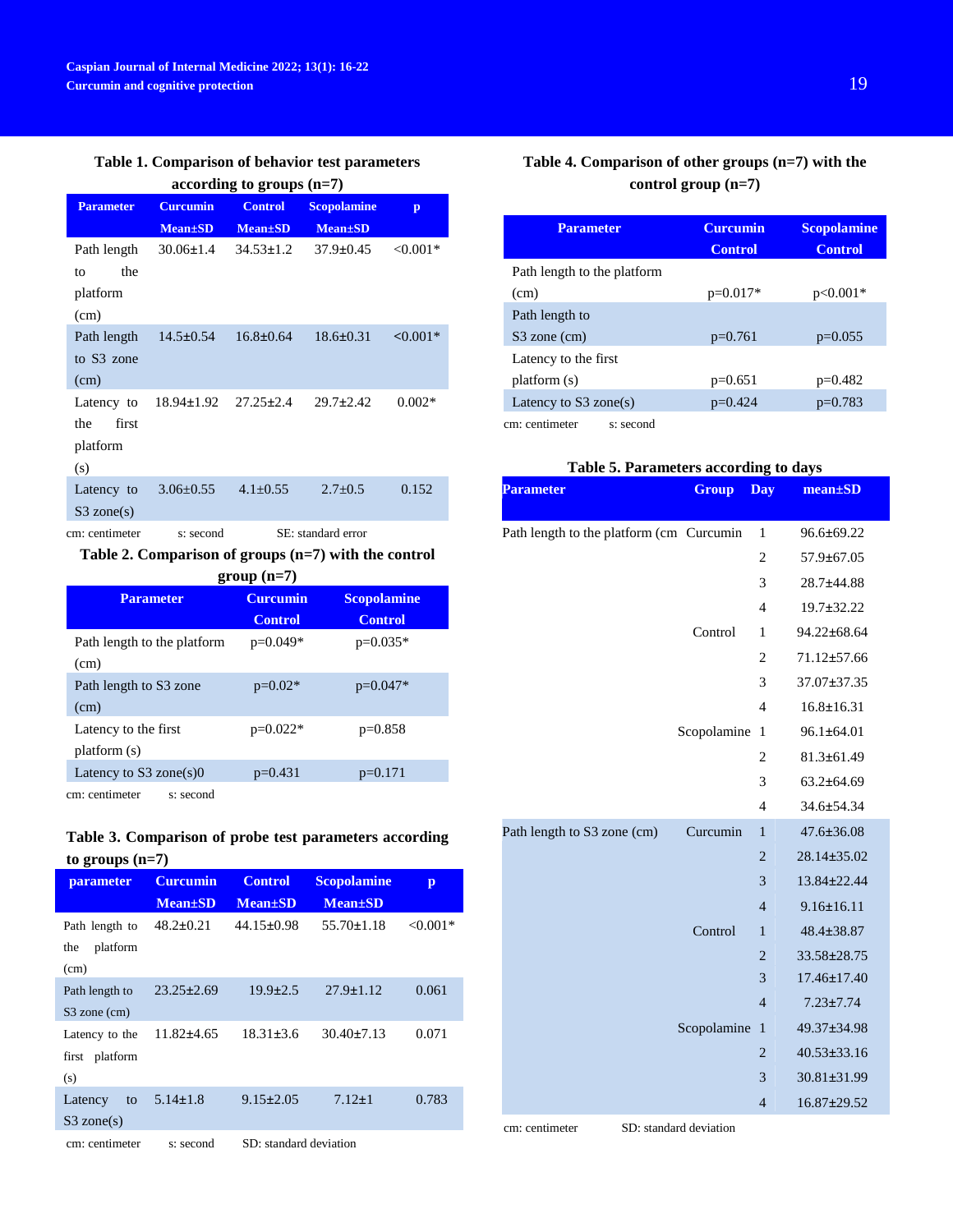| <b>Table</b> | 6. | <b>Relationship</b>                                                               | between | groups | and |
|--------------|----|-----------------------------------------------------------------------------------|---------|--------|-----|
|              |    | inflammatory/oxidative stress parameters                                          |         |        |     |
|              |    | $O_{\text{measured}}$ $O_{\text{evdual}}$ $O_{\text{evdual}}$ $O_{\text{evdual}}$ |         |        |     |

|                          | <b>Curcumin</b>  | <b>Control</b>  | <b>Scopolamine</b> | p        |
|--------------------------|------------------|-----------------|--------------------|----------|
|                          | $(n=7)$          | $(n=7)$         | $(n=7)$            |          |
|                          | <b>Mean</b> ±SD  | $Mean \pm SD$   | <b>Mean</b> ±SD    |          |
| IL6(mg/dl)               | $11.29 \pm 0.58$ | $10.17 \pm 0.8$ | $13.41 \pm 0.5$    | $0.007*$ |
| TNF- $\alpha$<br>(mg/dl) | $22.57 \pm 2.01$ | $22.2 \pm 1.1$  | $23.3 \pm 1.1$     | 0.869    |
| <b>OSI</b>               | $18.9 \pm 1.6$   | $20.7 \pm 1.5$  | $22.1 \pm 2.08$    | 0.436    |
| <b>CRP</b>               | $0.2 \pm 0.08$   | $0.16 \pm 0.08$ | $0.13 \pm 0.08$    | 0.258    |

IL-6: Interleukin-6, TNF-α: Tumor necrosing factor-alpha

mg/dl: milligram/deciliter, CRP: C-reactive protein SE: standard error



**Figure 1. Path length to the platform according to days**



**Figure 2. Path length to S3 zone according to days**

### **Discussion**

We aimed to evaluate the protective effect of curcumin treatment in spatial memory, consolidation memory, inflammatory status, and oxidative stress in the cognitive impairment models generated with intraperitoneal

scopolamine injection. According to the results of the current study, i.p. scopolamine seemed to induce significant spatial memory deterioration, as evidenced by increased distances to move to reach the platform and S3 zone and increased latency to reach the platform. A decrement in consolidation memory was also seen in the probe test. We can say that these changes in the scopolamine group mimic Alzheimer's disease. It has also been elicited in the present study that intraperitoneal administration of scopolamine causes an increase in inflammation, which might be responsible for cognitive impairment. Ahmad et al. revealed that scopolamine administration for 14 days increased the levels of IL-1β and TNFα, and an increase in pro-inflammatory cytokines affected memory impairment (21).

Unlike this study, we showed the proinflammatory effect of single-dose scopolamine on day 6. Like this study, we revealed an increment in the level of hippocampal IL-6, a proinflammatory cytokine, in the scopolamine group. We also observed a statistically insignificant increase in  $TNF-\alpha$  levels in the hippocampal tissues. Another study also proposed that competitive inhibition of muscarinic receptors by scopolamine might be the cause of an increment in the expression of TNF- $\alpha$  in the hippocampus (22). Fan et al. revealed that scopolamine inactivates superoxide dismutase (SOD) and glutathione peroxidase (GSH-Px), and inhibits ATPase enzyme activity in the hippocampus and cerebral cortex. All of these causes oxidative damage (23). We also observed a statistically insignificant increase in the OSI value of the hippocampus tissue of the scopolamine group, which is the measure of oxidative stress.

In our study, we revealed that i.p. curcumin 200 mg/kg/day for seven days protected the spatial and consolidation memory from the effect of scopolamine. The length to move to reach the platform and S3 zone and latency to reach the platform was the shortest in the curcumin group when compared to both the control group and the scopolamine group. We saw a significant decrement in both lengths to reach the platform and S3 zone within days in the curcumin and control group. The improvement was seen earlier in the curcumin group than the control group. There was no improvement in the scopolamine group within days. We also showed the protective effect of curcumin on consolidation memory with a probe test. [Agrawal et al.](https://www.sciencedirect.com/science/article/pii/S000689931930530X#b0005) evaluated the preventive and therapeutic effect of 200 mg/kg curcumin on sporadic dementia caused by scopolamine. They administered curcumin orally 14 $\square$ days before disease induction or six days after its induction. Similar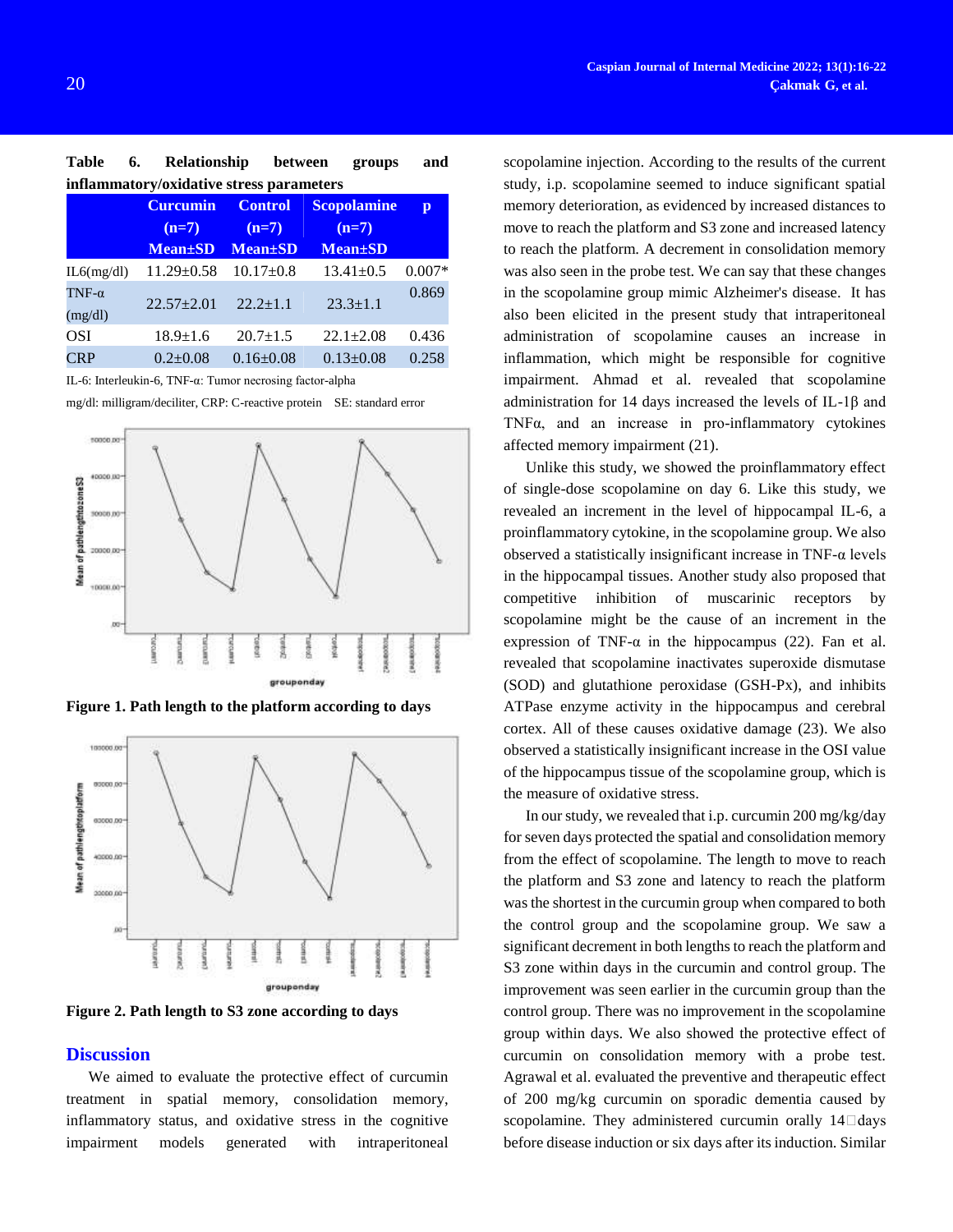to our study, they used the Water Morris Maze Test for behavioral assessment. It has been observed that curcumin has not only therapeutic properties on cognitive dysfunction but also preventive function as in our study (24). [Awasthi et al.](https://www.sciencedirect.com/science/article/pii/S000689931930530X#b0030)  [studied](https://www.sciencedirect.com/science/article/pii/S000689931930530X#b0030) the preventive and therapeutic role of curcumin at oral doses of 10, 20, and 50 mg/kg. They revealed that curcumin prevented memory loss at dosages of 20 and 50 mg/kg in a dose-dependent manner (25).

[Zhang et al.](https://www.sciencedirect.com/science/article/pii/S000689931930530X#b0440) evaluated the protective effects of curcumin at 50, 100, and 200 mg/kg, i.p, on intraventricularly injected dementia models. They set out that protective treatment (7 day administration) with 200 mg/kg, i.p. curcumin prevented cognitive deficits compared to placebo (26). The result of this study is compatible with our study. Wu et al. demonstrated that curcumin is protective against surgery-induced cognitive dysfunction in aged mice. It was observed that curcumin provided this function by preventing the antioxidant enzyme activity induced by surgery and increasing the synthesis of brain-derived neurotrophic factor (BDNF) and pAkt. Curcumin also neutralized the activity of choline acetyltransferase induced by surgery. This study shows that curcumin prevents cognitive dysfunction through many pathways (27).

Xu et al. showed that curcumin prevents brain damage and cognitive dysfunction related to brain ischemia-reperfusion injury. Curcumin has also been shown to be effective in reducing the tumor necrosis factor (TNF)-α, interleukin (IL)- 6, IL-1β, reactive oxygen species (ROS), and malondialdehyde (MDA) levels and increasing the activity of superoxide dismutase (SOD) and catalase (CAT) in that study (28). Reeta et al. revealed that cognitive impairment associated with phenobarbitone and carbamazepine could be ameliorated by curcumin. Unlike our study, in this study, agents that cause cognitive dysfunction and curcumin were given simultaneously, and it was investigated whether it could heal cognitive dysfunction (29). The results of all these studies were compatible with our work. According to the results of all these studies, we can conclude that curcumin can be effective in both preventing and improving cognitive dysfunction.

Our study is a unique study that showed the protective effect of i.p. administered curcumin on memory impairment in cognitive disturbance rat models that formed by single-dose i.p. scopolamine injection. It is an undeniable fact that this methodology is less disturbing for experimental animals. We showed the effect of curcumin on both spatial and consolidation memory. It could be better to evaluate the

anxiety levels of rats with the elevated plus-maze test We obtained a significant result regarding IL-6 levels. However, the differences in other inflammation and oxidative stress parameters were not statistically significant. Working with a low number of subjects may be the reason for this. It could be a choice to evaluate memory by the object recognition test, which is less stressful for rats, and this would result in less impact on oxidative stress and inflammation parameters, too (30). It could also be better to add groups into the study, which were given standard treatments as donepezil or memantine.

In this study, we concluded that curcumin could prevent cognitive damage due to scopolamine. Treatment of cognitive disturbance in several neurodegenerative diseases is open to innovations due to a lack of definitive treatment. Studies on this topic suggest that the role of nutritional supplements like curcumin may be important in both prevention and treatment. More investigation is necessary on this subject.

### **Acknowledgments**

I would like to express my special gratitude to Professor Zeynel Abidin Ozturk and all my colleagues who cooperated with me in this study.

# **Author Contributions:**

Conceptualization: GC, DSK, CY, ZAO Resources: GC Writing—original draft preparation: GC Methodology: DSK, CY, GC, HU, MT Writing—review and editing: GC and ZAO Supervision: DSK, MT, ZAO

**Funding:** This research received no specific grant from any funding institution or agency in the public, commercial, or non-profit sectors.

**Conflict of Interest Statement:** The authors declare no conflicts of interest.

### **References**

- 1. Yoon W Bin, Choi HJ, et al. Comparison of scopolamineinduced cognitive impairment responses in three different ICR stocks. Lab Anim Res 2018; 34: 317-28.
- 2. Spaan PEJ, Raaijmakers JGW, Jonker C. Alzheimer's disease versus normal ageing: A review of the efficiency of clinical and experimental memory measures. J Clin Exp Neuropsychol 2003; 25: 216–33.
- 3. No authors listed. 2020 Alzheimer's disease facts and figures. Alzheimer's Dement 2020; 16: 391–460.